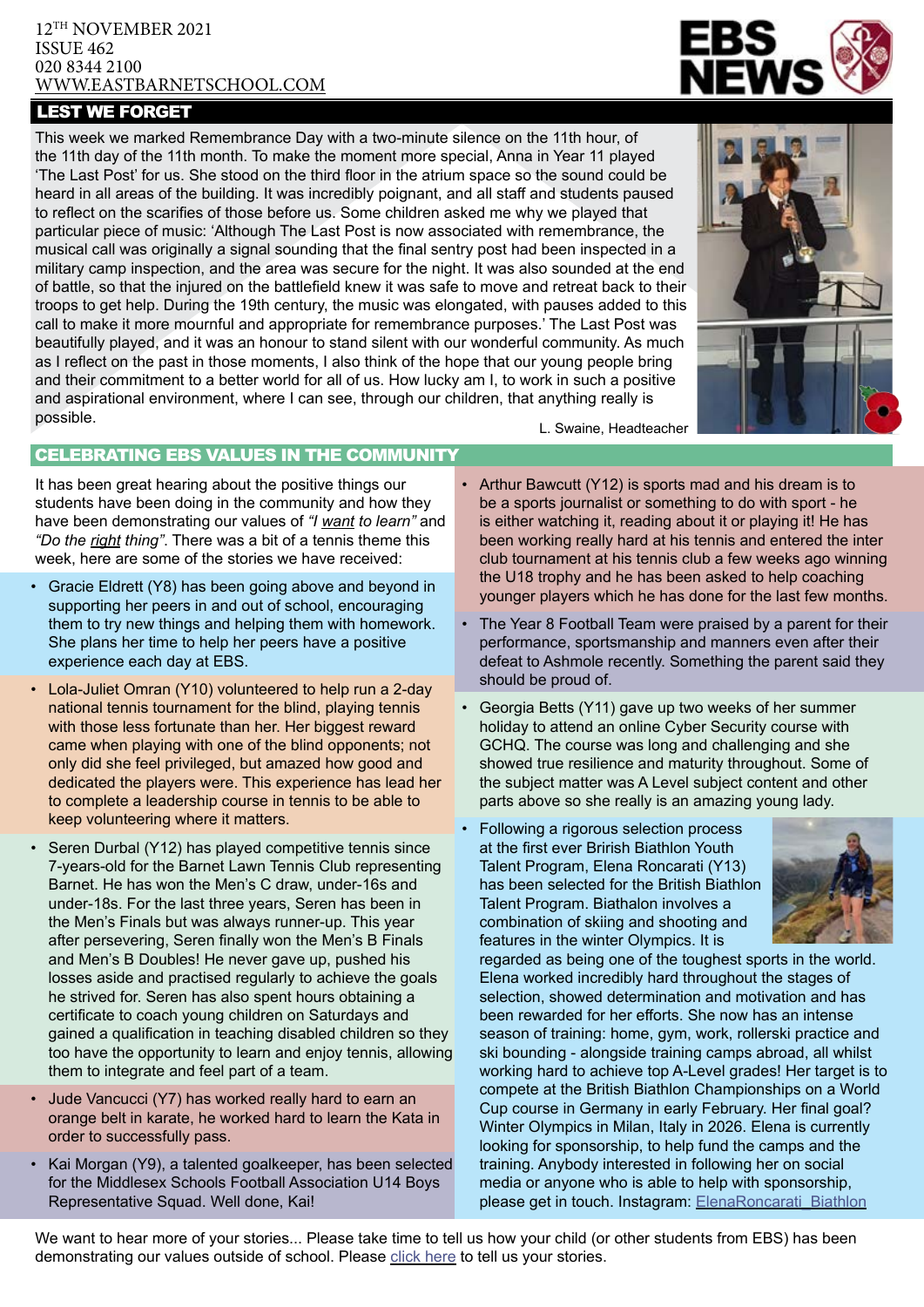## OUR TRACK IS ON IT'S WAY BACK, BUT WE STILL NEED YOUR HELP!





Wow, what a response!! Our Track is coming back! I cannot thank enough the team of 30+ volunteers who turned out on Saturday morning to help start rescuing our cycle track. The team spirit and effort on the day was inspiring! There were parents, carers, students, former students and teachers helping on the day - what an impact! In four hours, the difference the team made was incredible and now we want to step up the effort. We need your help. The team of volunteers left feeling like they had had a good workout and with great job satisfaction at the inroads we had made. I personally left with a huge sense of wellbeing and joy, knowing what an amazing school community we have here at EBS. We now want to finish the job and need your help too. Please join the effort on one of these rescue days: Sat 20th November, Sat 4th December, even for just a couple of hours, by [clicking here](https://forms.office.com/Pages/ResponsePage.aspx%3Fid%3D4kFGXmlpVU61MQ_CEg-8Goi5HIiNbKJIq5aFRCb9wotUOE9PTU9KQUJFN1ZUVVcwV0I4N1JNRjUwVy4u) for the sign-up sheet. On the day, make your way to the rear of the astroturf where Mr Drugan and I will coordinate the effort. Bring a pair of gardening gloves, a gardening fork, hoe or loppers if you have some. We have plenty of gloves and tools for those who do not own their own so please come along regardless!! The more people and tools we have the better! I'm really looking forward to the next instalment on 20th November and hope to see many new team members on the day!

G Carrington, Head of PE





**December** 

# ary 19 November from 3:3

**Collect an Application for** 

from Ms Gough/Mrs Eustace

Get your acts/pleces ready or Join a music club music corridor for club poste

CARS IN THE LOCAL AREA: **PLEASE be considerate of our neighbours - parking on corners, idling the engine is a nuisance and not good for the environment. Students should walk to school.**

REMINDER ABOUT JEWELLERY: **Thank you to all our students who arrive smartly dressed each day. Just a polite reminder that the expectations for uniform are very clear and in all students' planners. For jewellery, students are allowed one small stud per ear, no hoops or dangling earrings, no facial piercings, and no other jewellery. Any student wearing inappropriate jewellery will be asked to remove it, have it confiscated and returned at the end of the day with a notification to parents.**

GIRLS SHINE AT SPORTSHALL ATHLETICS!

15 Year 7 and 8 girls took part in the Barnet Schools' Sportshall Athletics events on 9th November. Both teams put in tremendous performances, winning many of their races on the track and performing strongly in the field events. The Year 7 team finished 4th overall competing against nine other teams, an achievement heightened by the fact that all but one of the opposition teams were made up of Year 8 students! Our Year 8 team excelled and finished 2nd overall, earning them a silver medal!

#### PTFA NOTICES

The PTFA are looking for a number of volunteers to help! We need a Deputy Treasurer (financial background helpful), a new secretary to help with communications with members, and of course volunteers to help and support events. If you are interested, please contact: [ptfa@eastbarnetschool.com](mailto:ptfa%40eastbarnetschool.com?subject=PTFA). Don't forget to sign up for Amazon Smile and nominate East Barnet School PTFA charity for shopping on Black Friday.